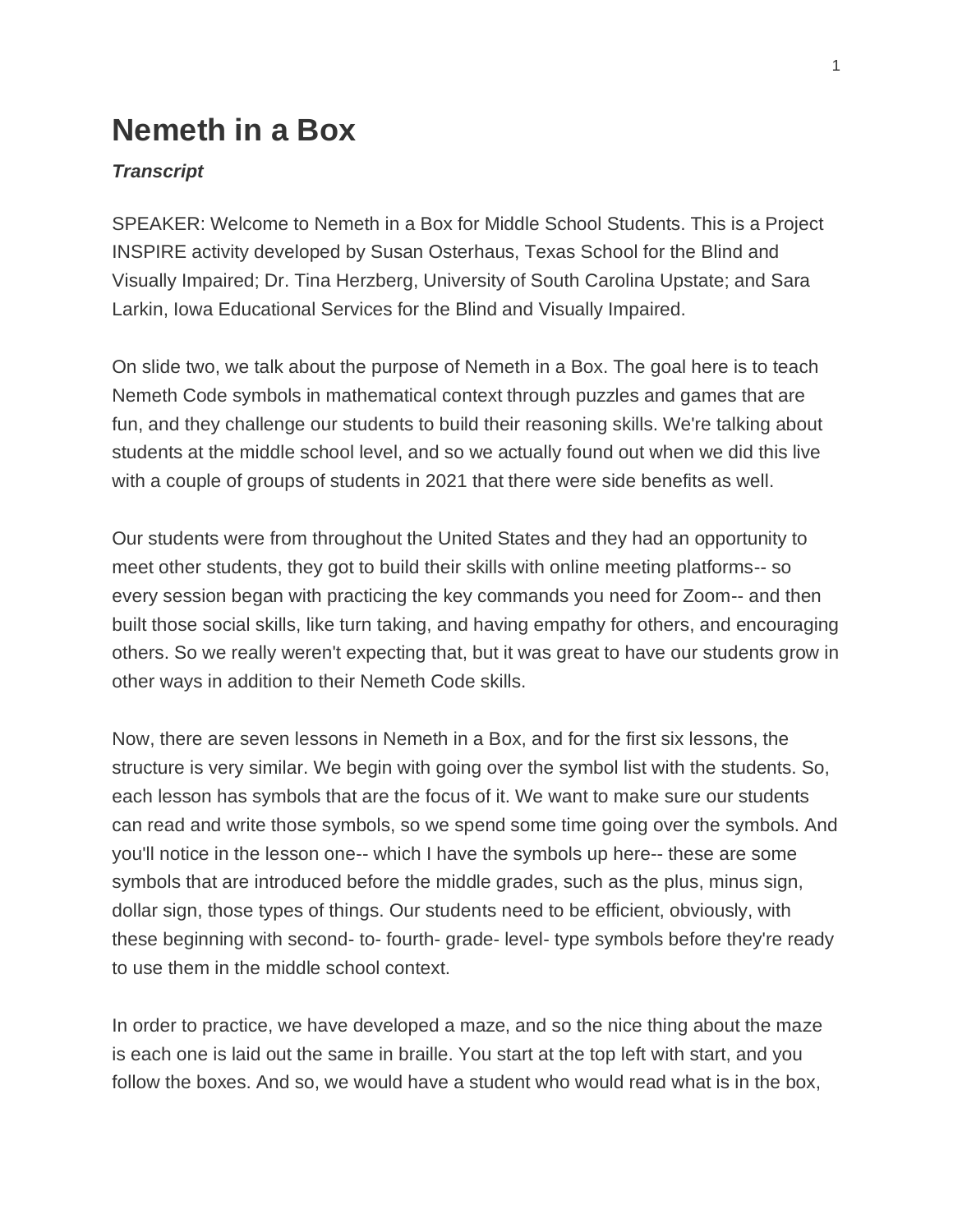and then another student, and so on. If you're using this individually with just one student, then your student can read the symbols-- all of them. We provide the symbols in SimBraille, print, and words in case you're not sure how to say them-- and some of these get a little tricky when we get on to like, lessons 5 and 6, folks. And this is nice because somebody who does not know braille can still use this tool and the things that we've created with a student who is a braille-reader, even if they are not a braille-reader themselves, such as a family member or a paraprofessional.

In "What's Wrong"-- in here I have our example from Lesson 3. We asked the student to look at four items. They're looking to have it read, -5 plus (8 minus 6). Now three of these items have errors. And the idea is for the student to find out what the error is. The last box shows that problem written correctly, because it's very important that our students see accurate braille. Then we also have a challenge problem where the student has to find the two errors in the problem that is written. So "What is Wrong" is a fun activity that really gets students working on their accuracy when it comes to reading Nemeth Code.

Slide six is "Which One Doesn't Belong," and here's our example for Lesson 2. And I'm going to let Sara Larkin explain to you how "Which One Doesn't Belong" works. SARA LARKIN: We gave them just a 2 by 2 array of four different expressions. In this case, we have 0.5, 0.25, 0.75, and then 0.3 repeating. And, of course, they are taking out this braille sheet that's labeled "Which One Doesn't Belong." They're looking at those expressions in Nemeth Code, and then this is an opportunity for them to really use discourse-- having that conversation about a topic. So in this case, the students try to figure out which of these doesn't belong, but not just that-- why doesn't it belong? That's what's cool about this one. All of them don't belong, but for a different reason. So we have 0.3 repeating is it's not finite, because it's a repeating decimal. Yeah, so it's the only one that's repeating. So they're using that terminology. 0.3, because the others are quarters. Same answer, but a different reason. How about the others? For instance, 0.5 only has one place after the decimal, so that one doesn't belong, and because it's only in the tenths column. So again, same answer, but different reason. And then 0.75 doesn't belong because it is the only one over 0.5 or greater than 0.5. We got a different one--0.75, because the numerator isn't a 1. So, we've got our 0.5 would be like 1/2, 0.25 would be like 1/4, 0.3 repeating is 1/3 and, yes, 0.75 would be 3/4, not a numerator of one.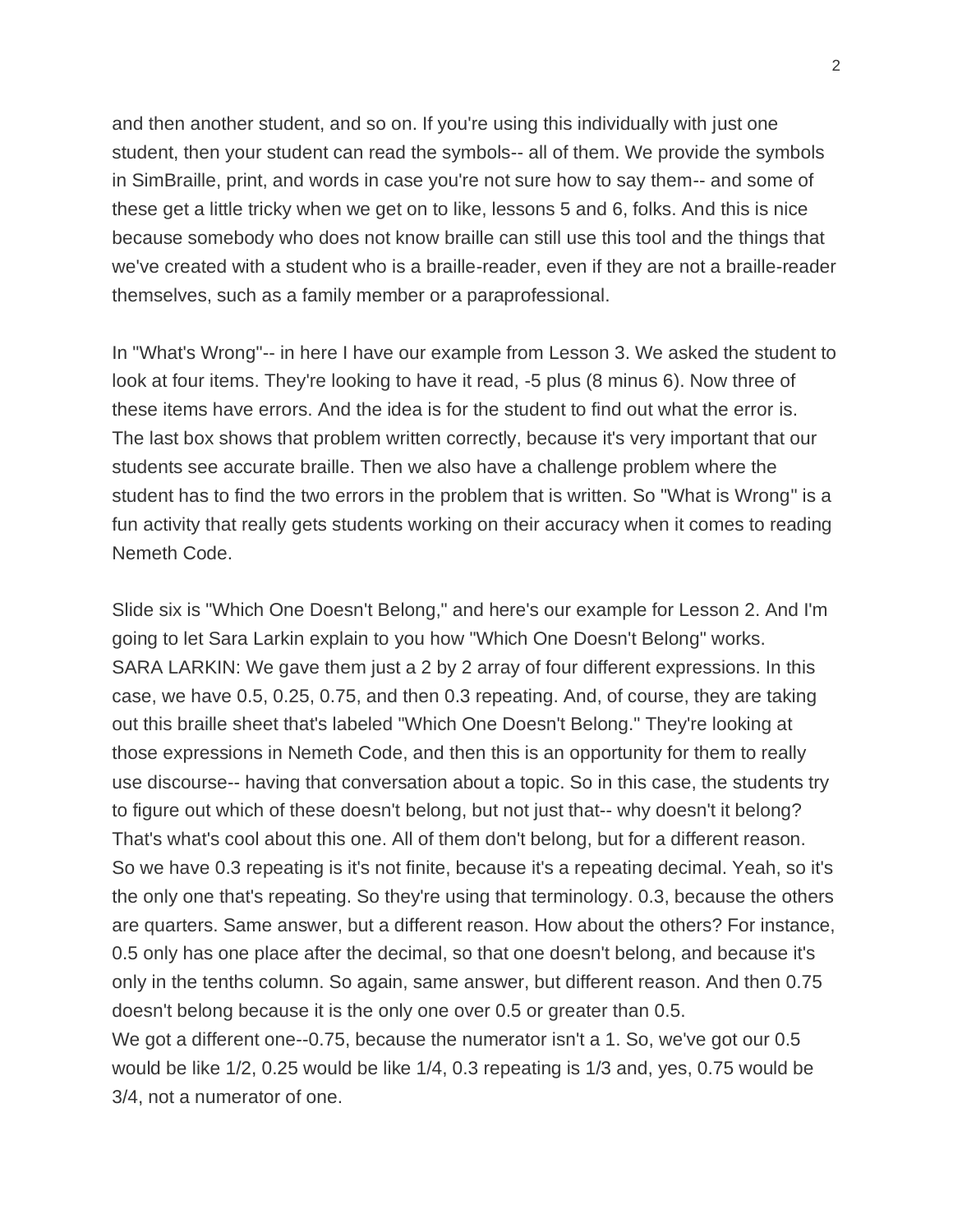SPEAKER 1: So you got a great explanation from Sara Larkin, and I had a hard time trying to figure out why 0.75 didn't belong as I was doing this activity myself. "What is the Question"-- this time we're going to look at our example here from Lesson 1. And what our students have to do is we give them the answer-- in this case 5 1/2, and they have to come up with as many math problems that lead to that answer. So I might come up with 5 plus 1/2. Somebody else might come up with 6 1/2 minus 1. Those answers have to be accurate. So we really encourage, if students are playing in a group, for them to really work to come up with problems that others aren't going to come up with.

And you can play against your student if you're the TVI, or the family member, or the paraprofessional. You don't have to know Nemeth Code to be able to come up with problems that have an answer of 5 and 1/2, in this case.

Slide eight talks about Boggle, and we use this game in Lessons 2, 4, and 6 to review previous materials. I have my Boggle card from Lesson 4. Now, the first thing you want the student to do is to go ahead and get familiar with the symbols on that Boggle card- so another way to review.

Once the student's done that, you want to make sure they understand the rules. When you are playing Boggle, a symbol box needs to connect either horizontally, vertically, or diagonally to the box containing the next symbol in the problem. When you have more than one player, it's important to know an individual only gets a point if nobody else has the same problem. Also, your problems have to actually be real problems and not just random numbers put together. So, let me show you how this actually works.

Let's take a look at how I would do the problem 5 / 2 is less than or equal to 3.5. 5 / 2 is the second item in the first row, and the first item in the first row is less than or equal to. So I can connect 5 / 2 to less than or equal to, and if I go down to the first item in the second row, I have 3.5. So these three boxes are connected: 5 / 2, less than or equal to, and 3.5.

I'm going to show you another example. So we're going to go down to the bottom of our card, and I'm going to start with -4, which is the third symbol in the third row, and I'm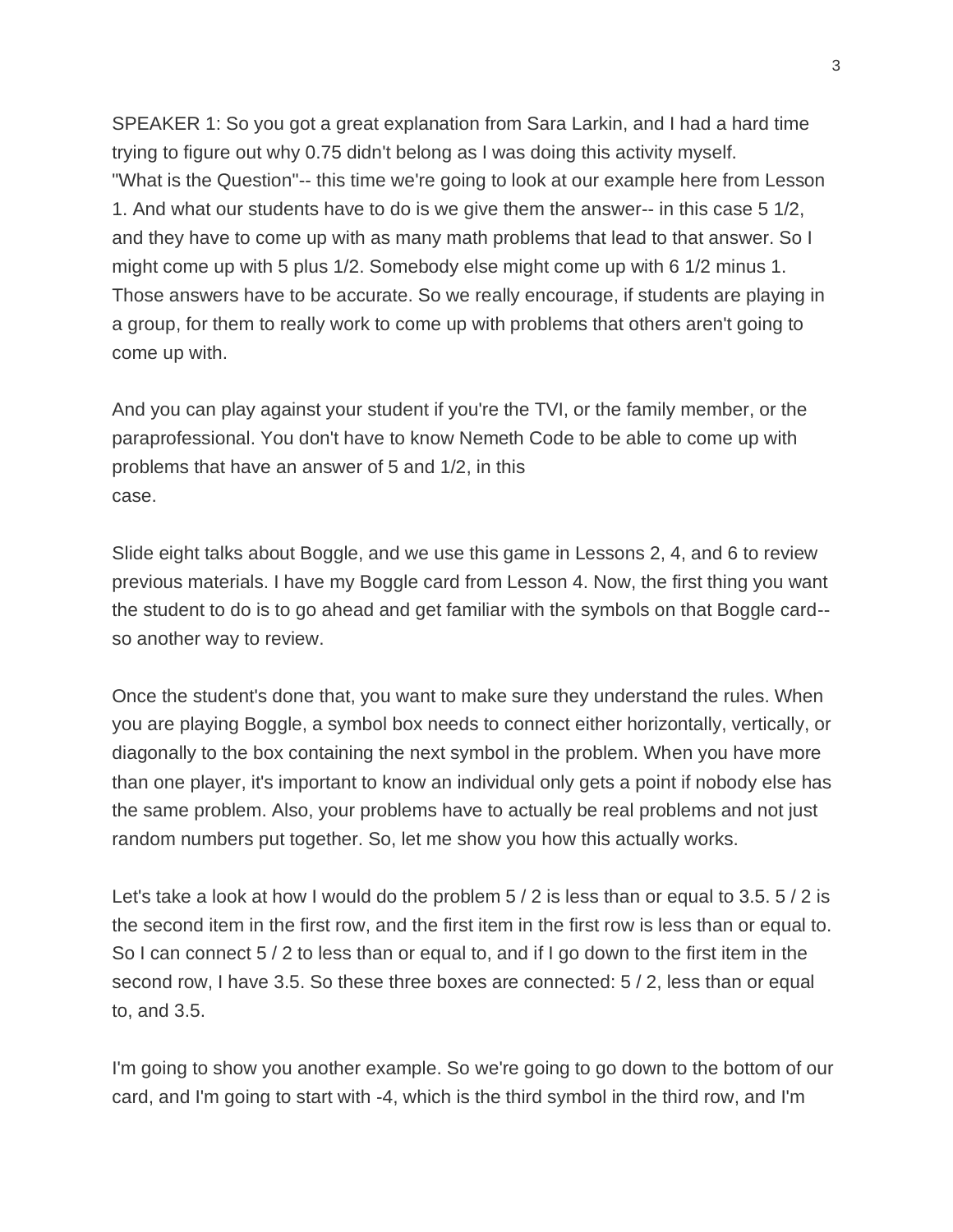going to go to the plus sign, which is the fourth symbol in the third row, and then down to 0.4, which is the fourth symbol in the fourth row. So these three items -4, plus, 0.4 all connect together. So lots of fun for adults and for students to play. We love Boggle. Slide nine is BINGO. Now BINGO is a Lesson 7 activity, and we have two games in Lesson 7 that really pull it all together. And what we've done with BINGO is you'll find that we have a version for the Tiger where you can cut apart the strips so they have both the print and braille on them. We also have print in SimBraille, and we also have braille. And we set them up in strips so that anybody who is a print or a braille reader can cut those strips apart, mix them up, and then read those off when we're playing the BINGO game. We've also provided 12 BINGO cards.

So, again, we can get groups of students together, we can send it home with a family, you and your student can play. We give you lots of variability. The student might be the BINGO caller. An adult might be the BINGO caller.

Basically, it's BINGO. When somebody calls out one of the items, you go through your BINGO card, and you put a marker on it. Use a Wikki Stix. Use a tactile marker. If you put this Bingo card onto a cork board, you can use push pins-- whatever works for your student.

The nice thing about BINGO is you can play traditional: 5 across, 5 down, 5 diagonal. Or your student may want to play blackout, or all four corners, so whatever works for you and your student. The idea is we're reinforcing reading and saying aloud Nemeth Code symbols in a fun way.

Now we have another fun game in Lesson 7, and you can do them in either order. You don't have to play BINGO first. You might want to play Jeopardy. Now Jeopardy-- I think we've all seen Jeopardy with Alex Trebek and others, so we know how that game works.

So we give you a Jeopardy board that is a PowerPoint-- that may be helpful if you're a print reader, that you might want to use that. We also have a listing of the Jeopardy questions and answers in print. What the student gets is a Jeopardy board where it has the name of the categories, and at 100, 200, 300, 400, and 500. And what we encourage is that the student marks off what has been called out.